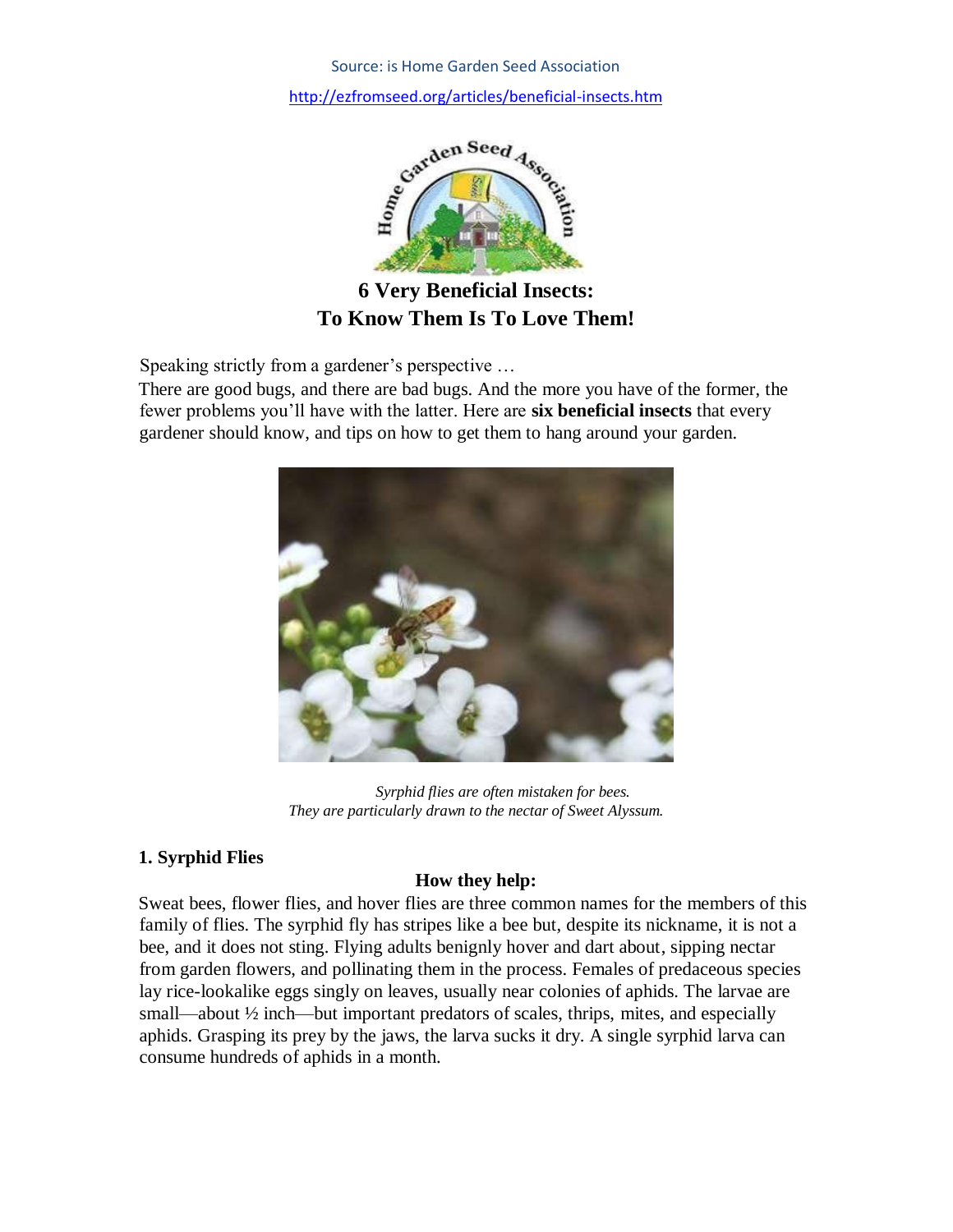### **Attracting them to the garden:**

The best way to attract syrphid flies is to plant sweet alyssum. They also like catmint, yarrow, buckwheat flowers, cilantro flowers, and many other blooming plants. Nothing, however, draws them in like sweet alyssum.



*Bumblebees are tireless pollinators in good weather and bad. Attract them by planting lots of flowers!* 

## **2. Bumblebees**

## **How they help:**

There are about fifty known species of bumblebee in North America. They are indefatigable pollinators, and generally non-aggressive. Several qualities distinguish bumblebees from the honeybees that our agricultural system has grown so dependent on: 1) Their colonies are comparatively small (from 50 to about 400 bees) and do not persist from year to year, making them less susceptible to catastrophic colony disorders; 2) Different bumblebee species have different tongue sizes, which can govern their food choices. Longer tongued bees are efficient pollinators of tubular flowers such as lavender; 3) Unlike honeybees, they forage in cold, rainy, and cloudy conditions; 4) They are "buzz pollinators," that is, they shake the flower as they feed on nectar, which makes them very efficient at pollinating certain types of flowers, particularly tomatoes.

## **Attracting them to the garden:**

Bumblebees are not picky. They love clover, sunflowers, mint, coneflowers, asters, tomatoes, and any number of other flowers. The trick is to plan your garden so that you have plants in bloom all year long, from spring hellebore through fall dahlias. See HGSA's article ["Priority Pollinators"](http://www.ezfromseed.org/articles/pollinator.htm) for lists of early, mid-season, and late season pollinator plants that you can grow from seed.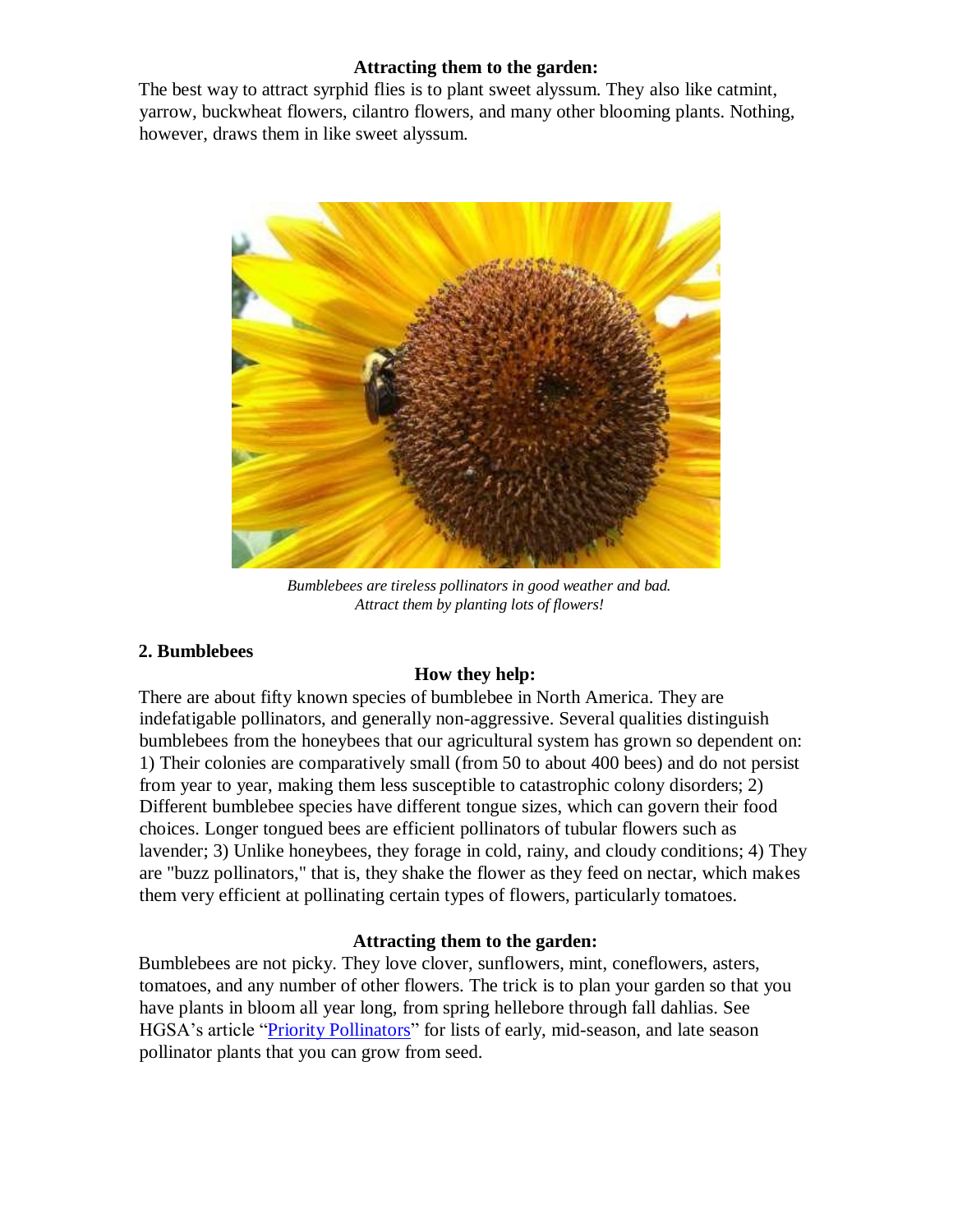

*Tomato hornworms are hosts for braconid wasp parasitoids, which ultimately kill the caterpillars.* 

### **3. Parasitic Wasps, or Parasitoids**

#### **How they help:**

Parasitic wasps comprise many species, which range in size from a tiny 1/100 of an inch to about 3/4 inch long. Parasitoids, those that kill their hosts, tend to be specialists, with each species of wasp targeting a specific host. A very visible sign of the presence of one particularly helpful type, the braconid wasp, is a tomato hornworm with dozens of white silken cocoons attached to its back. However, if you look closely, there are other subtle signs of various kinds of parasitic activity in the garden. Mummified aphids, dark-colored whiteflies, and swollen, limp cabbage loopers may each indicate the presence of a parasitoid. Female wasp parasitoids seek suitable host insects into or on which they lay their eggs. The parasitic larvae then feed on the host, ultimately killing it.

#### **Attracting them to the garden:**

Parasitoids can make a substantial contribution to the wellbeing of your garden, so it makes sense to attract them with nectar-producing flowers. Two large families of plants that make excellent lures are the carrot family and the sunflower or daisy family. Choices within these groups are many: dill, cilantro, eryngium, parsley, asters, goldenrods, and sunflowers are just a few. By planting annual and biennial flowering plants right in the vegetable garden, and perennials along the borders, you can attract parasitoids when and where you most need them.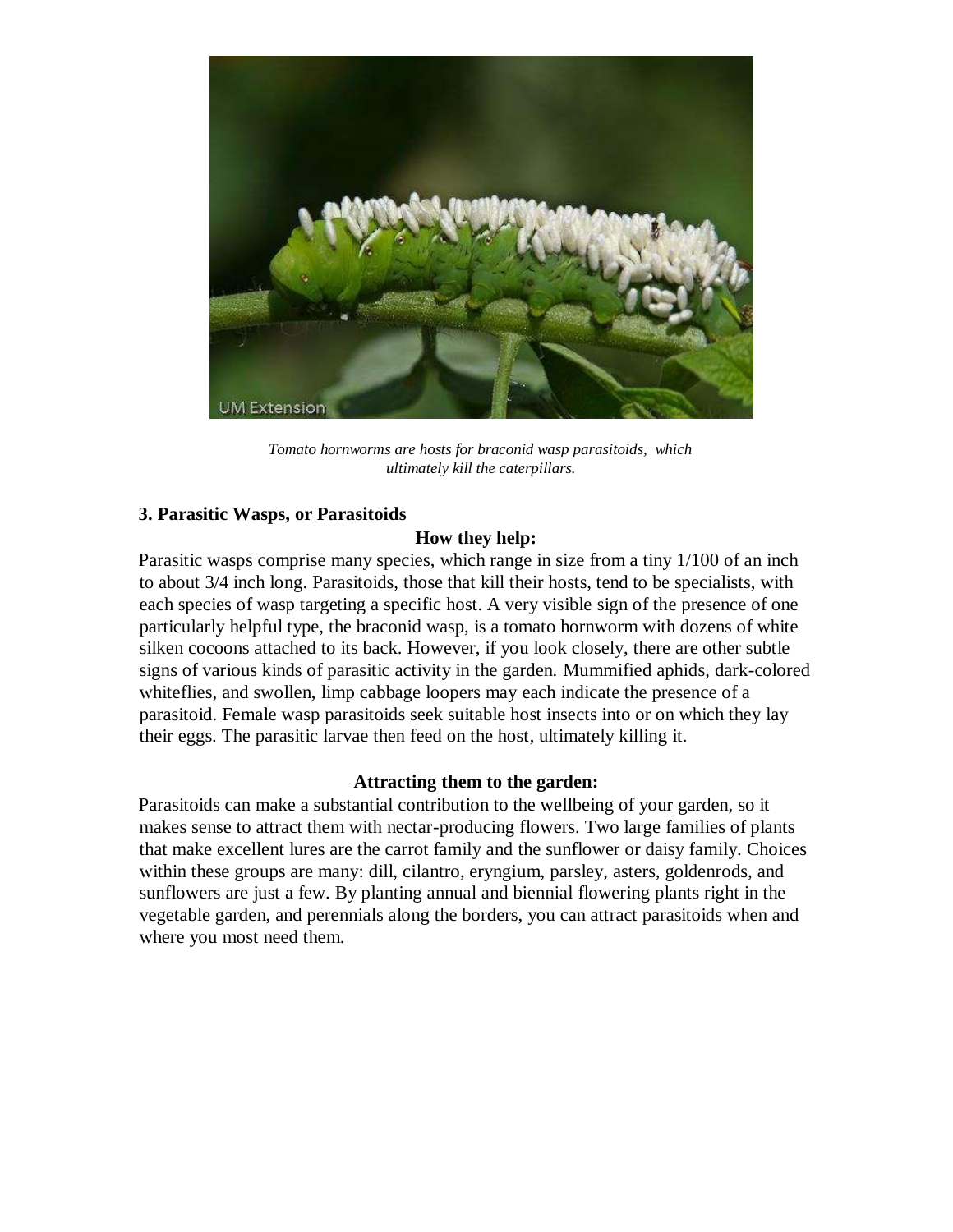

*Lacewing larvae are known as aphid lions, but they prey on other soft-bodied insects as well.* 

### **4. Lacewings**

#### **How they help:**

Lacewings are generalists, and help control a number of different insects. You might see the adults flying around your outdoor lights at night. Poor fliers, they feed on pollen, nectar, and honeydew (the sugars that aphids and other sucking insects exude from plants). Though some adults feed on prey to a limited extent, it is the larvae who do the lion's share of the work. In fact, lacewing larvae are sometimes called "aphid lions" for their extremely carnivorous appetites. Sickle-shaped jaws allow them to pierce the bodies of not just aphids but insect eggs, thrips, mites, mealybugs, immature whiteflies, small caterpillars, and other soft-bodied insects, and suck out their juices.

#### **Attracting them to the garden:**

Plant flowers that allow easy access to nectar. Generally, the same plants that attract parasitoids—those in the carrot and sunflower families—will nourish lacewings as well. And don't be too quick to soap-spray your aphids; give beneficial insects a chance to find them. Studies have shown that spraying aphid-infested plants with a homemade honeydew (1 tablespoon sugar per cup of water) can help increase visits by lacewings and lady beetles.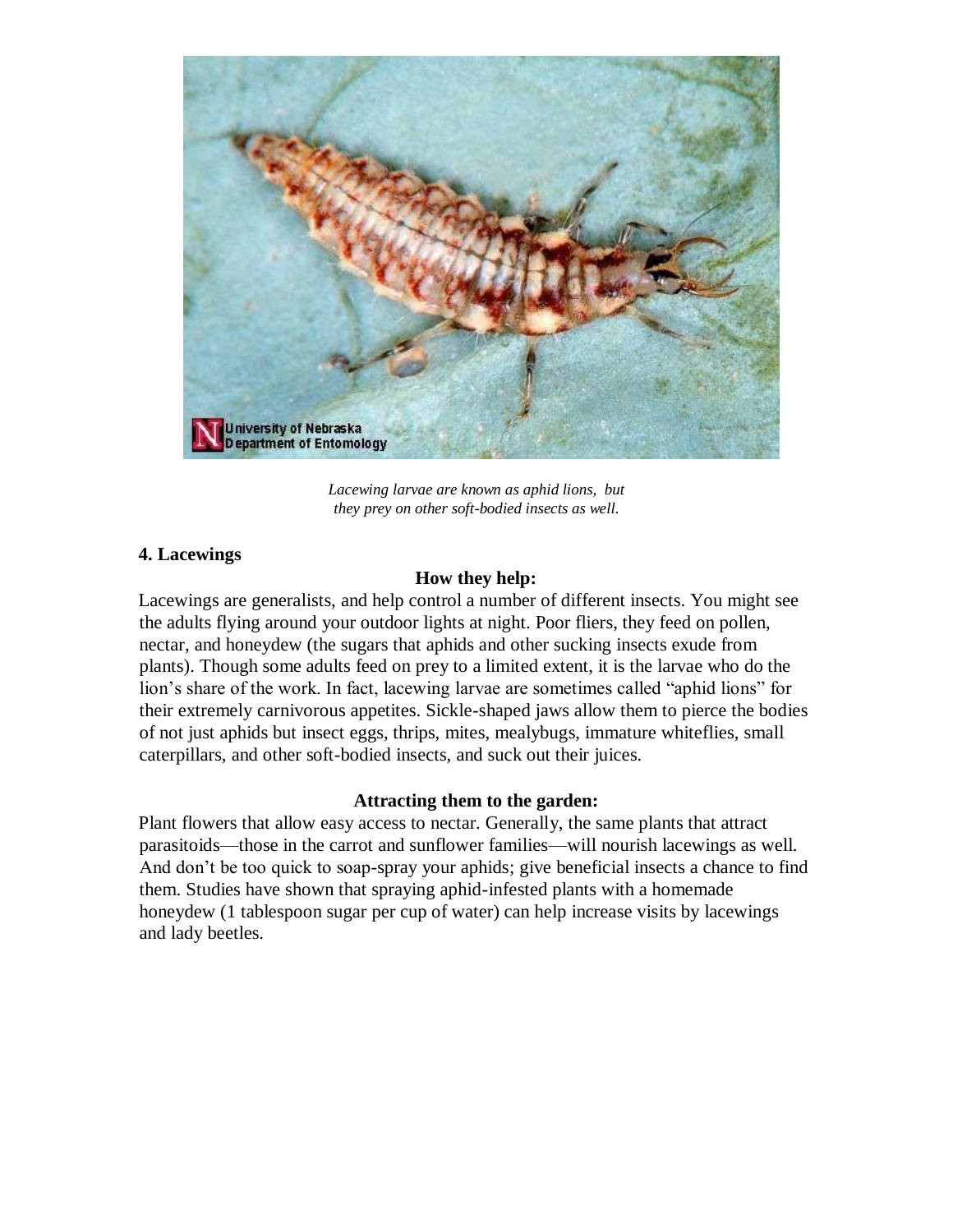

*Lady beetle adults and larvae are voracious aphid eaters!* 

## **5. Lady Beetles**

## **How they help:**

Lady beetles (commonly known as ladybugs) found in the garden are primarily aphid predators. And that's a good thing—aphid populations, if unchecked, will quickly build to damaging numbers on lettuce and other vegetables! Fortunately, populations of lady beetles tend to synchronize naturally with those of their sap-sucking prey. Both the adults and the larvae of the beetle have voracious appetites. Larvae look like small, elongated, spiny orange and black alligators, and feed for a couple of weeks before pupating and emerging, after a few days, as adults. Adult lady beetles will only stick around if their prey is still present. Otherwise, they will fly away in search of another patch of aphidinfested greenery on which to lay their eggs.

## **Attracting them to the garden:**

Ladybugs love aphids, so the wise gardener will have a little tolerance for minor aphid infestations. Given time, their predators will likely find them. Ladybugs also love buckwheat flowers, but a study showed that they tend not to migrate from a perimeter buckwheat patch into the garden. A better option is to locate your garden within a couple of miles of a natural forest or field if possible. Or, on your own property, provide habitat by growing a diverse population of plants, including trees and shrubs, and especially flowers.